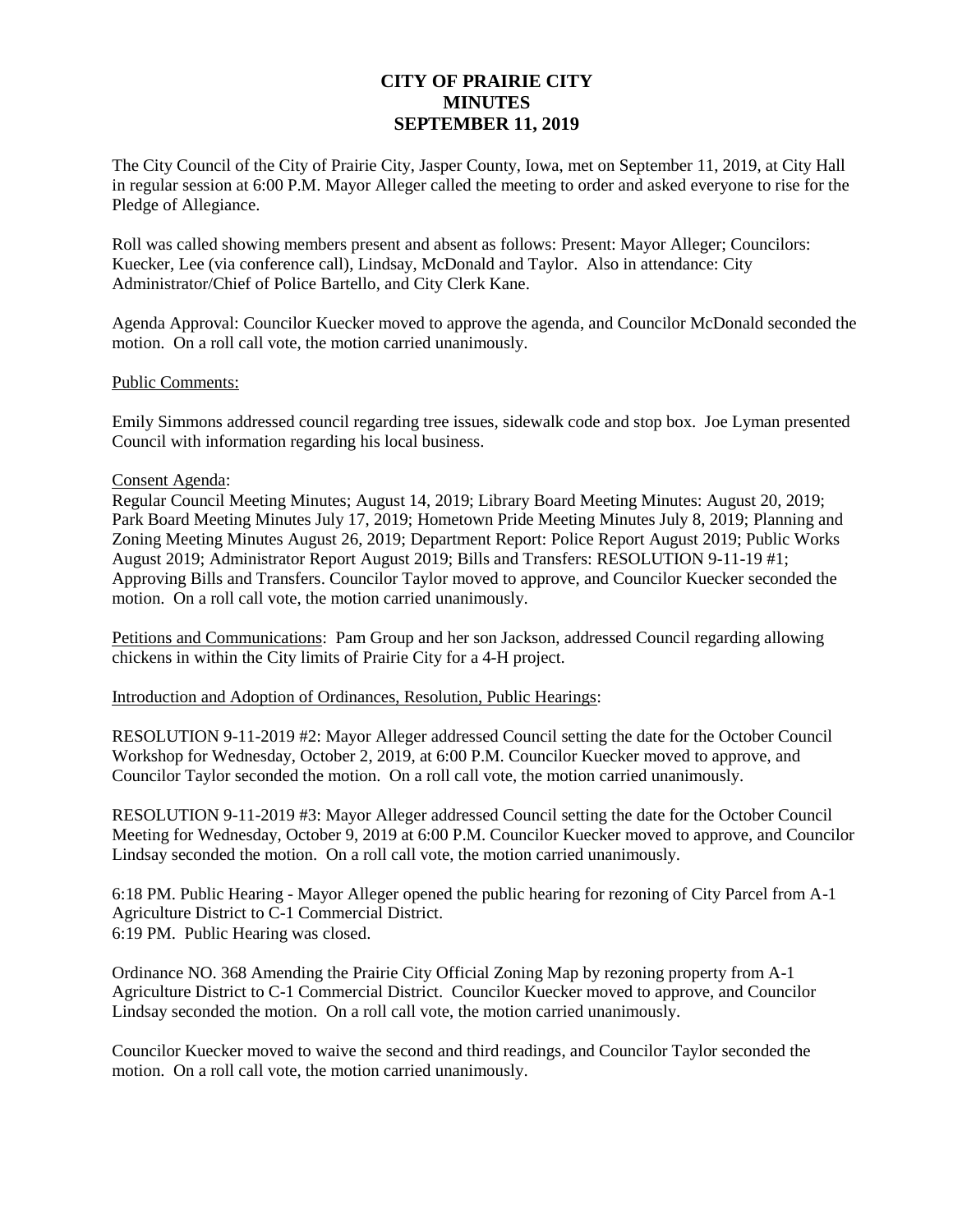### **MINUTES September 11, 2019 Page 2**

RESOLUTION 9-11-2019 #4 Accepting the MSA Prairie City Water System Evaluation Final report and Adoption of Recommended Improvements. Councilor Taylor moved to approve, and Councilor Kuecker seconded the motion. On a roll call vote, the motion carried unanimously.

RESOLUTION 9-11-2019 #5 Accepting the Request for Qualifications for Engineering Services for Improvements for the City's Public Drinking Water System. Councilor McDonald moved to approve, and Councilor Lindsay seconded the motion. On a roll call vote, the motion carried unanimously.

RESOLUTION 9-11-2019 #6 Public Hearing for the Golf Cart Ordinance was set for Wednesday, October 9, 2019 at 6:00 PM. Councilor Kuecker moved to approve, and Councilor McDonald seconded the motion. On a roll call vote, the motion carried unanimously.

RESOLUTION 9-11-2019 #7 Accepting the contract with Northway Well and Pump for the Annual Water Well Maintenance Inspection of approximately \$7000. Councilor Taylor moved to approve, and Councilor McDonald seconded the motion. On a roll call vote, the motion carried unanimously.

#### Old Business:

Discussion on MSA Professional Project Update – no action

Joe Bartello, City Administrator/Chief of Police, addressed Council regarding the posting for hiring a Public Works Water Treatment and Distribution Operator. After discussion, the position will be posted until October 4, 2019 at 4:30 PM. Councilor Lindsay moved to approve, and Councilor Taylor seconded the motion. On a roll call vote, the motion carried unanimously.

Joe Bartello, City Administrator/Chief of Police, addressed Council regarding City Staff Grade Certification Incentives of \$1.00 per hour per certification and \$1.00 incentive per hour for EMT certification for full-time employees. Councilor McDonald moved to approve, and Councilor Kuecker seconded the motion. On a roll call vote, the motion carried unanimously.

Joe Bartello, City Administrator/Chief of Police, addressed Council regarding Public Works salary increase of \$1.00 per hour. Carl Van Der Kamp from \$25.11 to \$26.11 and James Clark from \$21.53 to \$22.53. Councilor Lindsay moved to approve, and Councilor Taylor seconded the motion. On a roll call vote, the motion carried unanimously.

Discussion for the EMS Director Staff position – no action

Joe Bartello, City Administrator/Chief of Police, addressed Council regarding the purchase of body camera for the Police Department. Councilor McDonald moved to approve, and Councilor Kuecker seconded the motion. On a roll call vote, the motion carried unanimously.

#### New Business:

Mayor Alleger led the discussion on setting Halloween Beggar's Night for Thursday, October 31, 2019, 6:00-8:00PM. Councilor McDonald moved to approve, and Councilor Kuecker seconded the motion. On a roll call vote, the motion carried unanimously.

Joe Bartello, City Administrator/Chief of Police led the discussion regarding the road closures for the Fire Department's Annual Car Show scheduled for Sunday, September 29, 2019. Councilor McDonald moved to approve, and Councilor Lindsay seconded the motion. On a roll call vote, the motion carried unanimously.